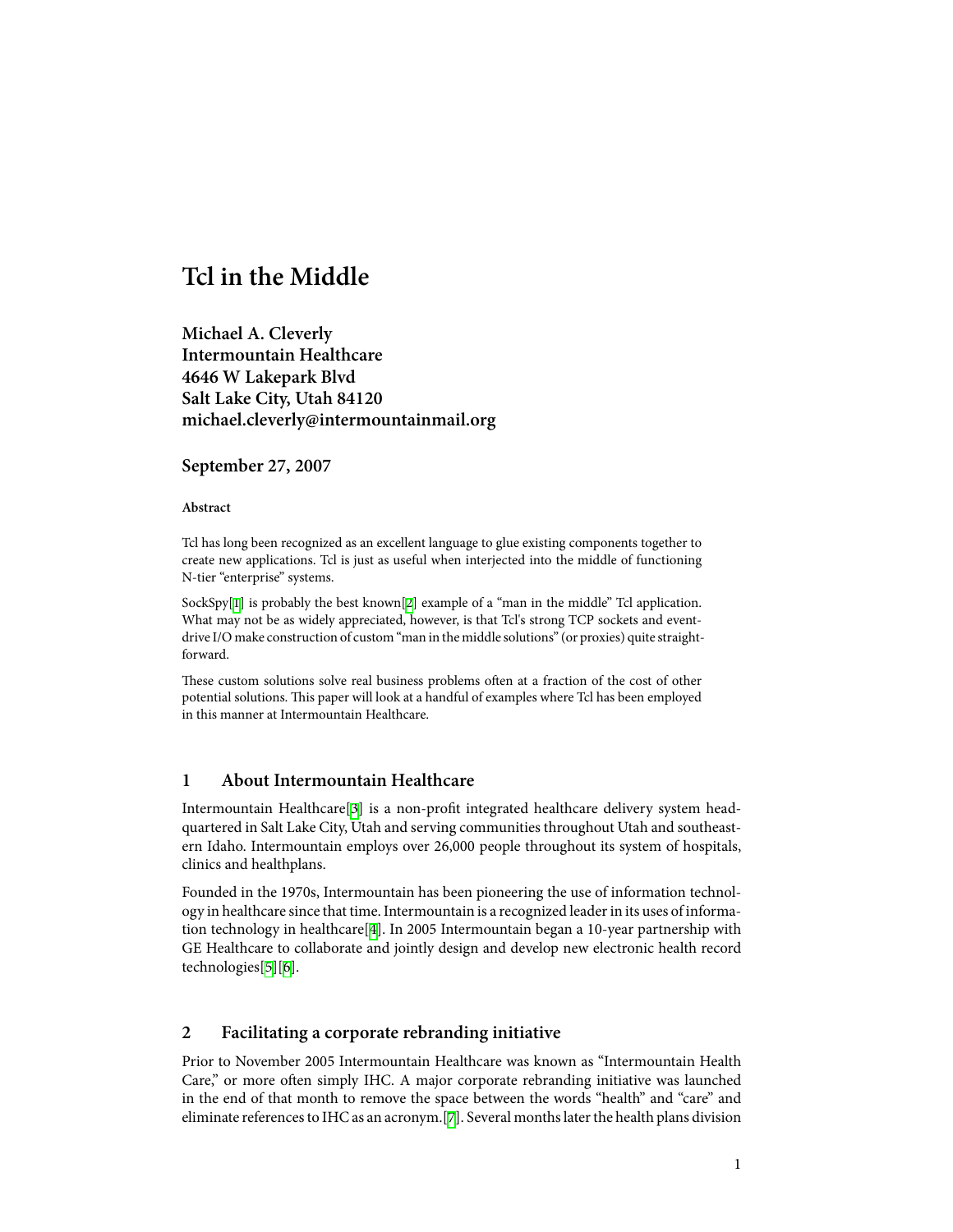formerly known as "IHC Health Plans" changed its name to SelectHealth[[8\]](#page-7-7) completing the corporate rebranding initiative.

Prior to the rebranding, Intermountain's principal public web site had been powered by Expressroom, a proprietary Java & XML based Content Management System (CMS). Express-room has had a rocky history, being acquired and then sold by a series of different owners[[9\]](#page-7-8). In short Expressroom was viewed internally as a deprecated technology that needed to be replaced going forward.

When the rebranding initiative was announced internally, the various departments responsible for content realized they would need to modify substantial amounts of content to rid all URLs of any reference to the IHC acronym.

The old home page was located at <http://www.ihc.com/xp/ihc/>; the new home page was to be located at [http://intermountainhealthcare.org/xp/public/.](http://intermountainhealthcare.org/xp/public/)

While standard web technologies (such as Apache's mod\_rewrite[\[10\]](#page-7-9)) could be used to redirect incoming links to legacy URLs two problems would have remained:

- 1. Extra overhead from absolute links within the existing content that would incur extra redirection overhead
- 2. The user's browser would still show the now verboten acronym when a user moused over a link

Since the departments responsible for the content did not have the man power to change all of the Expressroom content prior to the date of the public announcement, Intermountain's Enterprise Web Operations team adapted the opensource AOLserver[\[11\]](#page-7-10) web server to act as a "rebranding proxy."

For those unfamiliar with the particulars of AOLserver's Tcl API[\[12\]](#page-7-11), it is (trivial) to delegate the handling of portions of the URL space to specified Tcl procedures (which are invoked once for each request).

```
ns_register_proc GET / rebranding-proxy
ns_register_proc HEAD / rebranding-proxy
ns_register_proc POST / rebranding-proxy
```
In the above example, any URL requested at or under / (i.e., the whole site) will be processed by a Tcl procedure named "rebranding-proxy."

The algorithm employed by our rebranding-proxy is quite straightforward:

- 1. Get the requested URL using *ns\_conn url*
- 2. Use regsub to munge the new-style URL (/xp/public) into the old form Expressroom uses (/xp/ihc)
- 3. Make a connection to the Expressroom application server and request the munged URL
- 4. If the MIME content type returned by Expressroom matches text/\* then use string map to fix up any embedded links using the old-style URLs by translating them to the new format
- 5. Return the response to the user passing along the same HTTP response code and most of the same headers received from Expressroom

It is worth noting that not all response headers should be returned from Expressroom to the user. Specifically, if we've altered any URLs within the HTML (or CSS or Javascript, etc.) then the Content-Length header will absolutely need to be recalculated.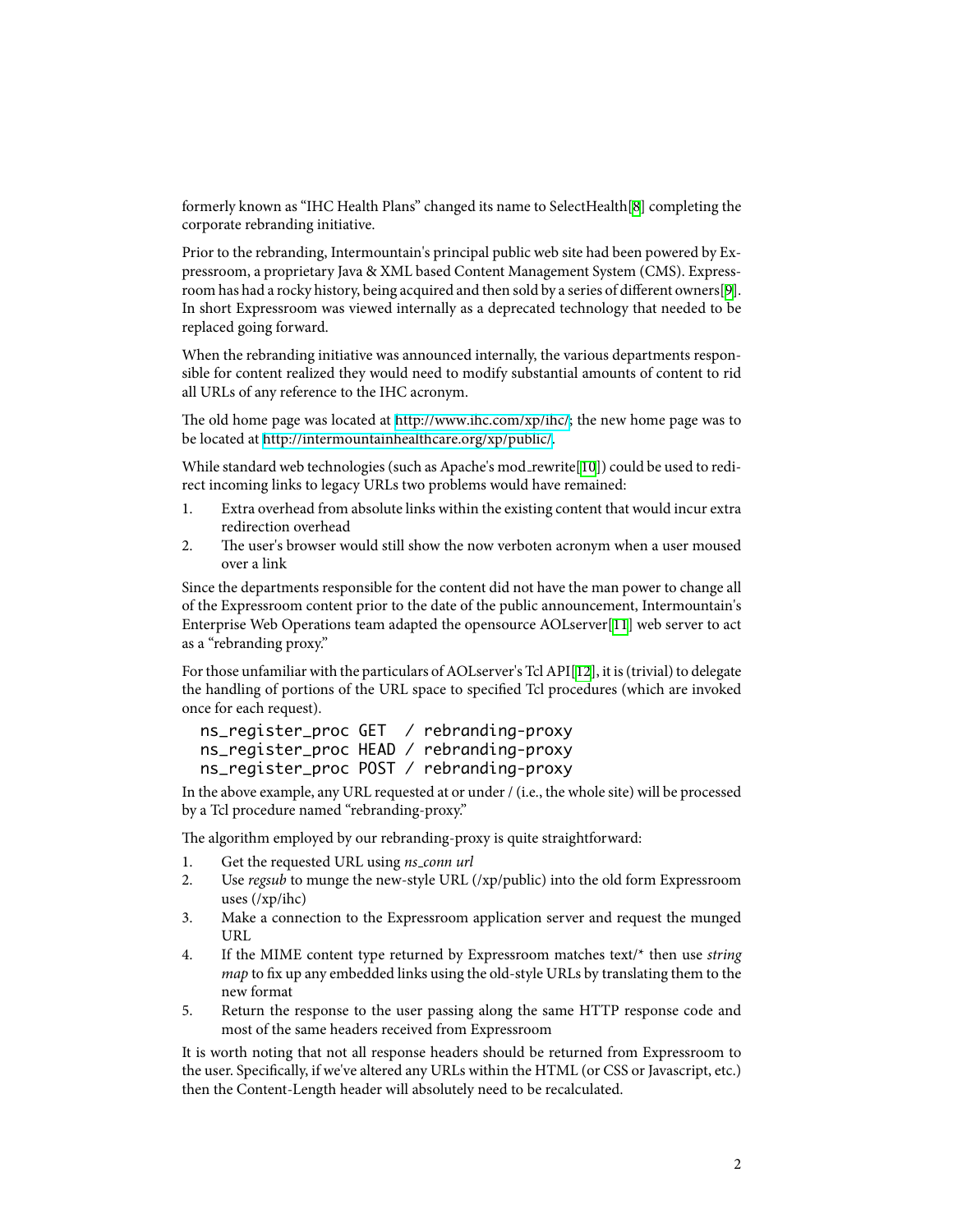#### **3 A restricted authorization proxy for static content**

Intermountain Healthcare has standardized (for the time being) on Vignette's Portal (VAP) and Content Management (VCM) products for audience-focused intranet and extranet dynamic portals[\[13\]](#page-7-12).

In this model, portlets running within the VAP application server consume dynamic content from the VCM database and render it to HTML. The VAP application servers are frontended by multiple Apache web servers. Static VCM content, for performance reasons, is pushed out directly to the web servers and served by Apache.

As long as the static content was benign images or content meant for public (unauthenticated) consumption, this approach to managing static content was acceptable. Over time as portal adoption grew, some business units wanted to begin publishing static content that needed to be restricted more tightly than merely through the obscurity of its URL.

Based on the success of usingAOLserver as a "rebranding proxy" Intermountain's Enterprise Web Operations team constructed a similar proxy, dubbed "portal-rproxy" to restrict access to static content to logged in authenticated users. Rather than having Apache retrieve files directly from the local filesystem we used mod\_proxy[\[14\]](#page-7-13) to point Apache to an AOLserver instance running on a non-privileged port bound to the local loopback interface.

Users who are authenticated to VAP will have a session id cookie. This cookie is only transmited over SSL between the user and the web server to prevent eavesdropping attacks. Because the SSL connection has already been terminated by Apache, portal-rproxy has access to it in cleartext. We leverage this fact to call forward to the VAP application server to see if the session is still valid and active; only if it is, do we serve up the static content from the file system (using AOLserver's ns\_returnfile API call).

To make it possible for system administrators to change access restrictions without needing to modify Tcl code, we created two configuration files that are read at runtime: noauth.conf and restrict-per-site.conf.

The *noauth.conf* file contains a list of regular expression patterns. Blank lines, lines made up of only whitespace and lines where the first non-whitespace character is a  $#$  (i.e., comments) are ignored. Such a file would look like:

```
# Allow all access to .css stylesheets
\sqrt{cos s}
```

```
# Logos, etc. for the public areas of the portal
^/Public/Images/
```
The restrict-per-site.conf file contains URL patterns and a list of portal subsite(s) the logged in user must have access to in order to retrieve the content. A hypothetical entry in such a file would look like:

```
restrict-url "^/Surgery/Schedules/" to physicians
```
For performance, the results of a succesful check of the validity of a session id can be cached for a few minutes (to reduce the overhead of repeatedly checking while retrieving multiple static assets referenced from a single portal page). We recommend keeping this cache window fairly low (no more than several minutes) to limit the amount of time static content could be refreshed after a user has logged off.

As with any web application that uses session cookies if an attacker can obtain the session cookie (i.e., via an Cross Site Scripting  $(XSS)$  attack $[15]$ ) they effectively become the user.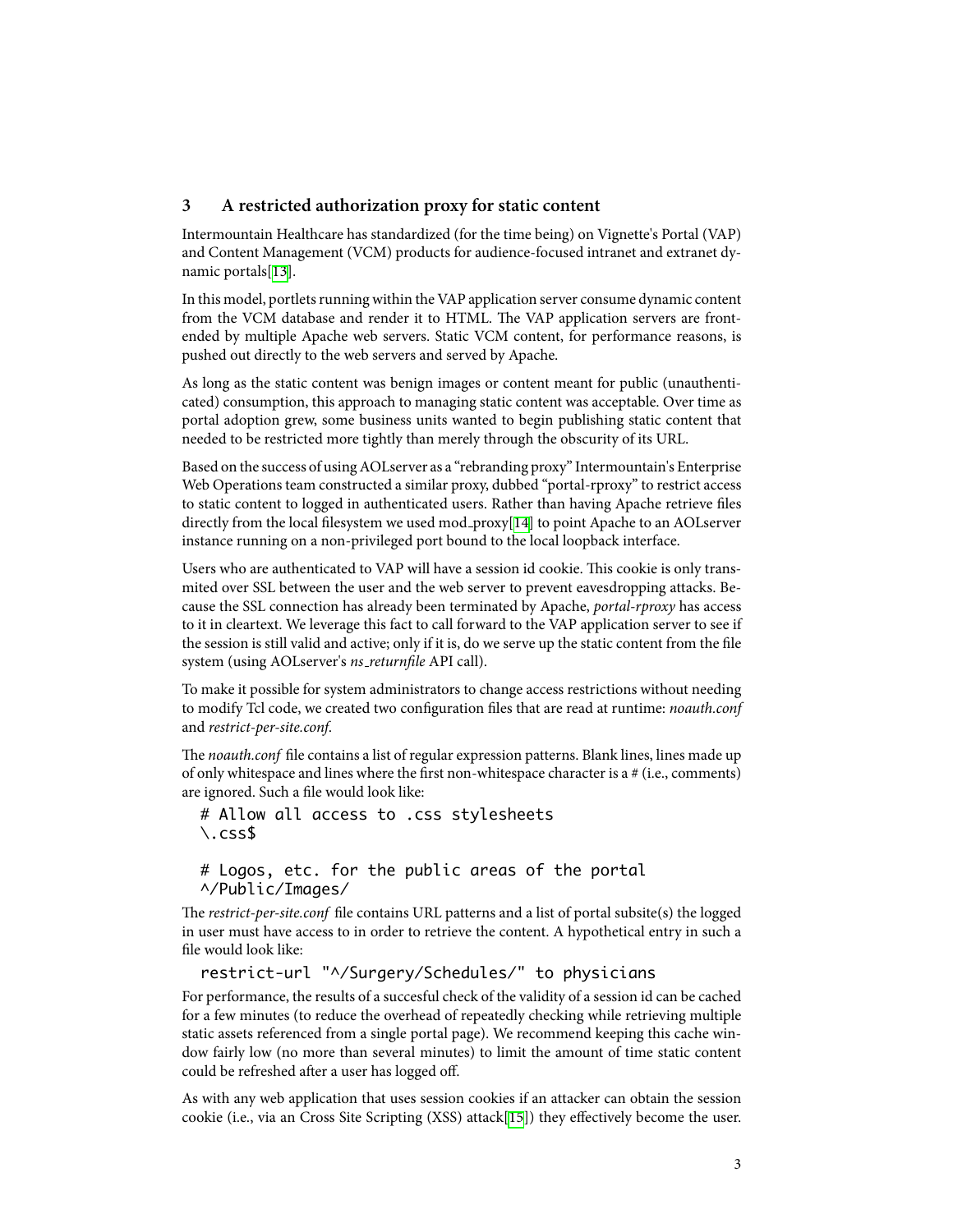Our portal-rproxy neither widens this risk (as compared to having the application server handle the static content) nor does it mitigate it any.

## **4 Pseudo source-NAT'ing with tcpsymlinks**

The basic skeleton of a functioning man in the middle proxy in Tcl can easily be written to fit on a single printed page $[16]$  $[16]$  $[16]$ . For example:

```
socket -server accept listeningPort
proc accept {client addr port} {
  if {[catch {socket -async destHost destPort} server]} then {
        shutdown $client
    } else {
    fconfigure $client -blocking 0 -buffering none -translation binary
    fconfigure $server -blocking 0 -buffering none -translation binary
     fileevent $client readable [list glue $client $server]
     fileevent $server readable [list glue $server $client]
    }
}
proc glue {src dst} {
    if {[catch {puts -nonewline $dst [read $src]}] ||
        [eof $src] || [eof $dst]} then {
        shutdown $src $dst
    }
}
proc shutdown {args} {
    foreach sock $args {catch {close $sock}}
}
# Enter the event loop
vwait forever
```
Just as a symbolic link (symlink) in a file system serves as "a special type of file that serves as a reference to another file"[[17](#page-7-16)], we introduce the notion of a "tcpsymlink" which is just a listening port on a particular IP address that proxies traffic to another address and port.

Our tcpsymlinkd daemon looks in a ports/ directory for files named either description.port or description.port.interface. The description portion of the filename serves merely as documentation for those administering the server the daemon is running on. The daemon listens on the specified port on either all interfaces or the one specified.

Each *ports*/ file is expected to contain one line containing the hostname (or IP address) followed by a space and a port number. When a new connection comes in a new outgoing connection is made to this location and the two sockets are "glued" together in much the same way as the code skeleton above shows.

The daemon polls periodically (typically every fifteen seconds) to see if any of the *ports*/ configuration files have changed, been deleted, or added. Changes only affect future connections; existing connections are not disturbed. If a *ports*/ file has been deleted, the listening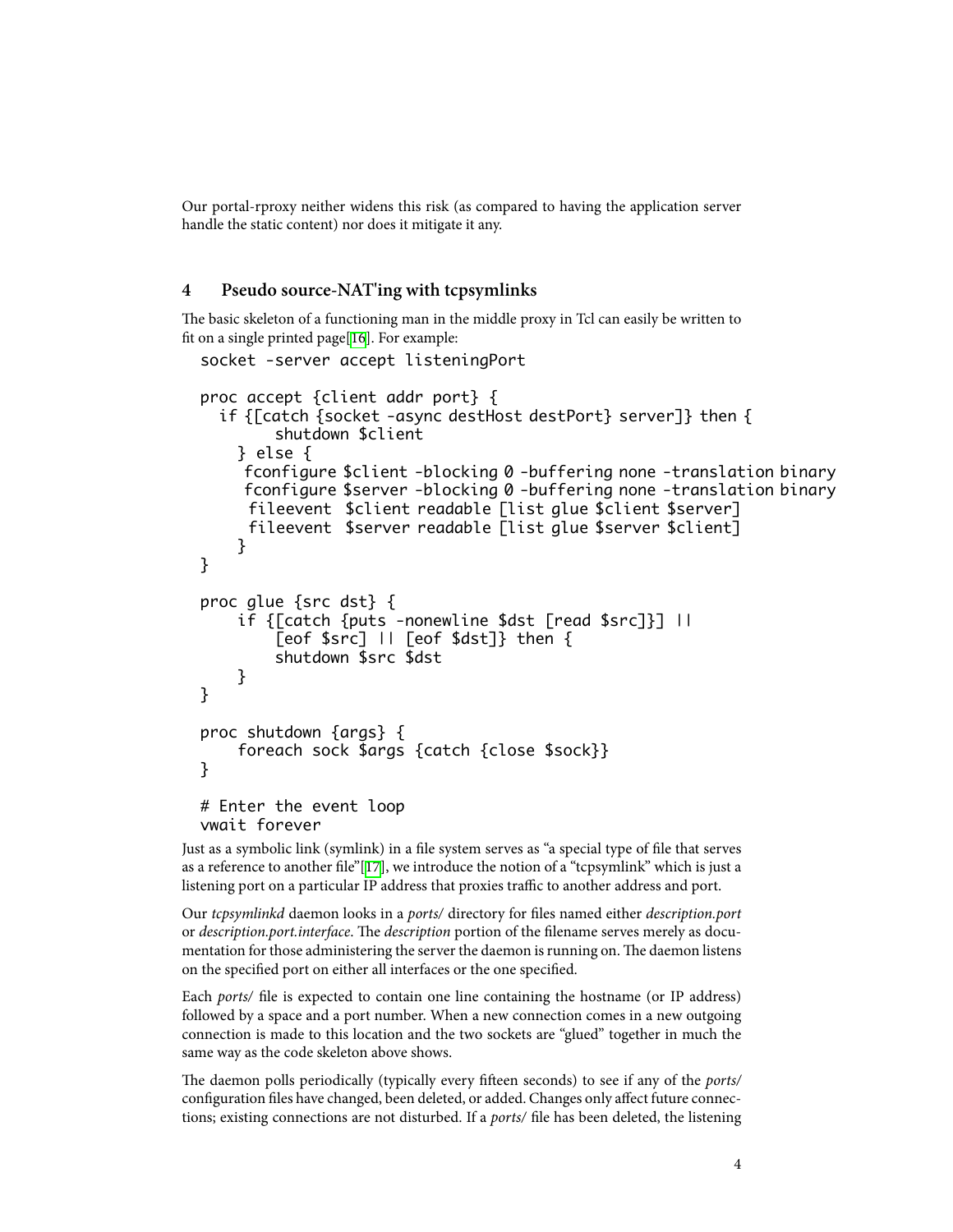socket is closed preventing future connections. Likewise if a new ports/ file has been created, a new listening socket will be opened.

On occasions when the daemon needs to listen on a prvileged port, it must be started as root. In these cases it is recommended to drop root privileges as soon as the initial listening sockets are opened. Either the TclX extension[[18](#page-7-17)] or a small C extension (such as the one included with TclHttpd[[19](#page-7-18)] or one written using Critcl[[20](#page-8-0)]) can be used to setuid to a nonprivileged user.

## **5 A Tcl web server with a One Track Mind**

OTM[[21](#page-8-1)] is a web server written in Tcl that answers all requests in exactly the same way. This turns out to actually be a useful feature, especially when combined with tcpsymlinks.

Instead of having a web server configured to front-end an application server, we instead have the web server talk to a tcpsymlink which in turn talks to the application server. When it comes time to do periodic scheduled maintenance, a helpful downtime message can be served up using OTM and the tcpsymlink can be temporarily repointed away from the application server. When the downtime is over, the tcpsymlink can be changed back. All of this can be done without changing any of the configuration settings of either the web server or the application server and is potentially less error prone.

#### **6 Front-ending an existing system with SSL**

Another man in the middle use where Tcl shines is the ease with which existing applications can be extended to support SSL connections using the TLS extension[\[22\]](#page-8-2).

In the simplest case, an application that already calls Tcl's native socket command need only call ::tls::socket instead, possibly specifying some additional SSL-specific configuration options.

One recent implementation of an SSL-enabled proxy at Intermountain dealt with a new radiology image viewer. Several hundred physicians (not directly employed by Intermountain but who have admitting rights at Intermountain hospitals) and their offices and clinics have hardware VPN tunnels that allow them to access certain components of Intermountain's Electronic Medical Record (EMR) software.

The existing EMR system, written in Java, added significant overhead to the transmission of images because it would download the entire image from the radiology system, buffering it in memory before it would send any data back to the web server (which would only then begin to transmit the data back to the end user's browser). This added a roughly 10x penalty compared to directly accessing the radiology system.

Ideally the images would be transfered via an SSL connection over the hardware tunnel. Although the hardware VPN provides encryption forthe data asit traversesthe public internet, at the other end of the VPN tunnel the traffic is no longer protected to any eavesdroppers on the local LAN. End-to-end SSL encryption thus provides additional security against eavesdropping.

Using the existing SSL-enabled Apache web servers that front-end the EMR to proxy the radiology images provided somewhat better performance than having the EMR handle the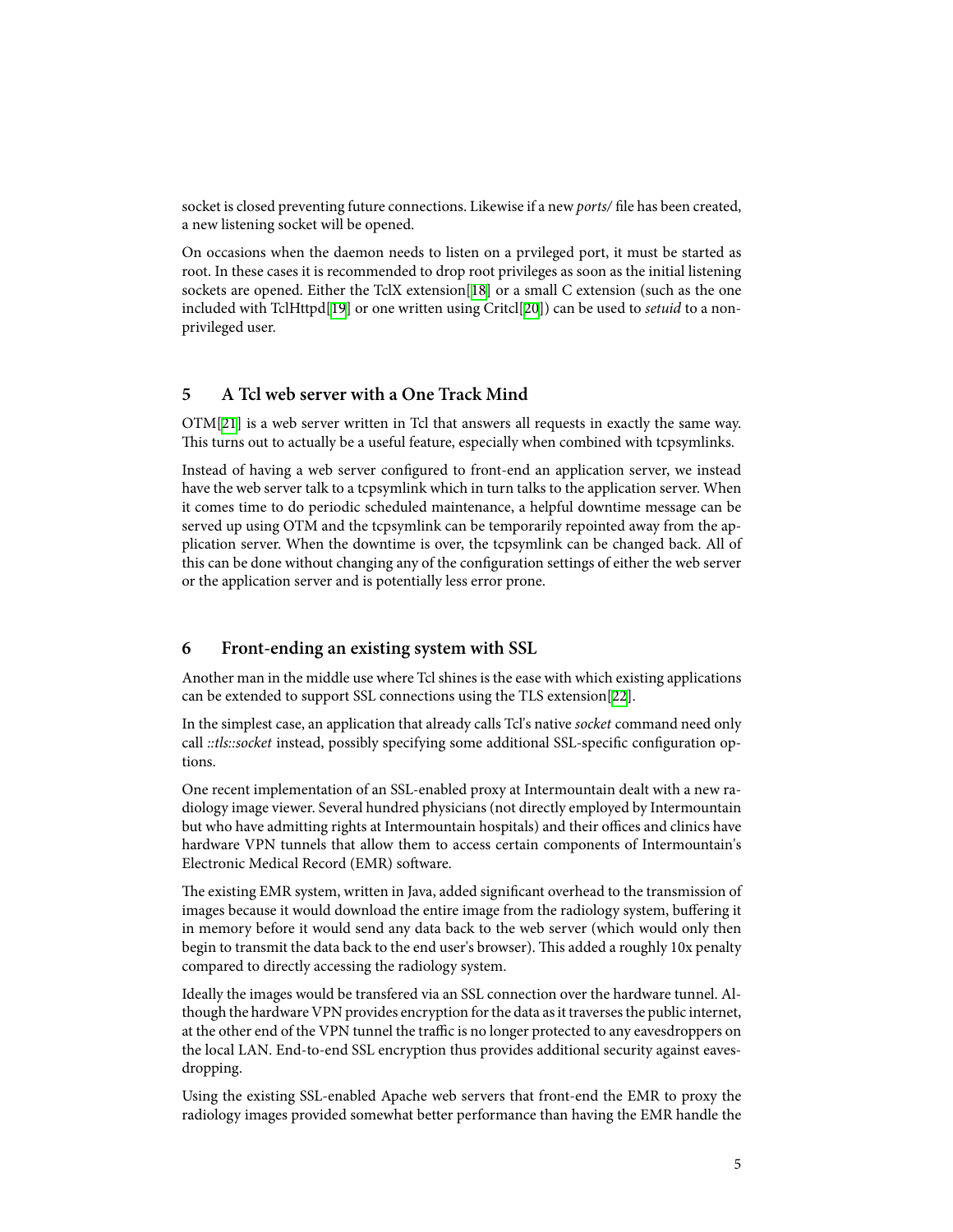images directly, but the speed was still 2x to 3x slower than retrieving them directly from the radiology system (without SSL).

Since the VPN tunnels require configuration on both ends of the tunnel, adding a new address (say that of the radiology system itself) would require coordination between both Intermountain engineers and the (often contracted) IT staff that the affiliated physicians employ to manage their computer equipment. Coordinating and implementing such a change could easily have consumed 500-man hours of labor.

Instead, using Tcl code basically equivalent to the man in the middle skeleton shown previously, with socket -server replaced with tls::socket -server running on the same web servers on a high port (so no VPN tunnels needed to be reconfigured) affiliates were able to access the radiology image viewer using SSL. The TLS package was compiled to take advantage of the hardware SSL acceleration cards already present in the web servers. The net result is that there is no noticeable difference between requesting an image through our SSL-enabling Tcl proxy compared to accessing the radiology system (non-SSL) directly.

## **7 Deterministic load balancing**

Our final example of using Tcl as a man in the middle proxy involves deterministic load balancing. If we have a pool of N application servers we choose an application server to route to by taking the final octet of the requester's IP address mod N and using the corresponding application server. For example:

```
set servers [list host1 host2 host3 host4]
set octet [lindex [split $ip_addr .] end]
set choice [expr {$octet % [llength $servers]}]
set backend [lindex $servers $choice]
```
Typically an application server vendorwillsupply a "plugin" for variousweb servers[[23](#page-8-3)][\[24\]](#page-8-4). The job of the plug-in is to spread the load across the various backend application server instances. Since these plug-ins are traditionally proprietary and closed source, their algorithmic decision making process is somewhat opaque.

At Intermountain, we are phasing out our use of the WebLogic plug-in, replacing it with a Tcl man in the middle proxy we call "wlpr-proxy" (short for "WebLogic Plugin Replacement Proxy"). With the vendor's plug-in, active users would occasionally be redirected to a different application server instance for no apparent reason. This was very frustrating for end users (clinicians hate to have to repeat entry of lengthy patient notes merely because some piece of software routed them to the wrong destination). Since the problem was intermittent and not reproducible on demand, it posed a frustrating challenge for both quality assurance (QA) and support personnel alike.

WebLogic's plug-in can be configured to log debug data. On a busy web server, however, all the debug data from various connections quickly becomes intermingled and is nearly impossible to disentangle. Thus, a design requirement for our wlpr-proxy replacement was the ability to log each connection individually. We chose to have the capability of logging all client request headers (for GET, HEAD and POST requests) and server response headers (for GET and HEAD requests). For privacy reasons, we do not log any form data that the user POSTs or any of the servers response headers to the POST request.

The ability to reconstruct the precise sequence of end user requests and responses has proven to be a useful resource for both QA testers and developers. Several instances of obscure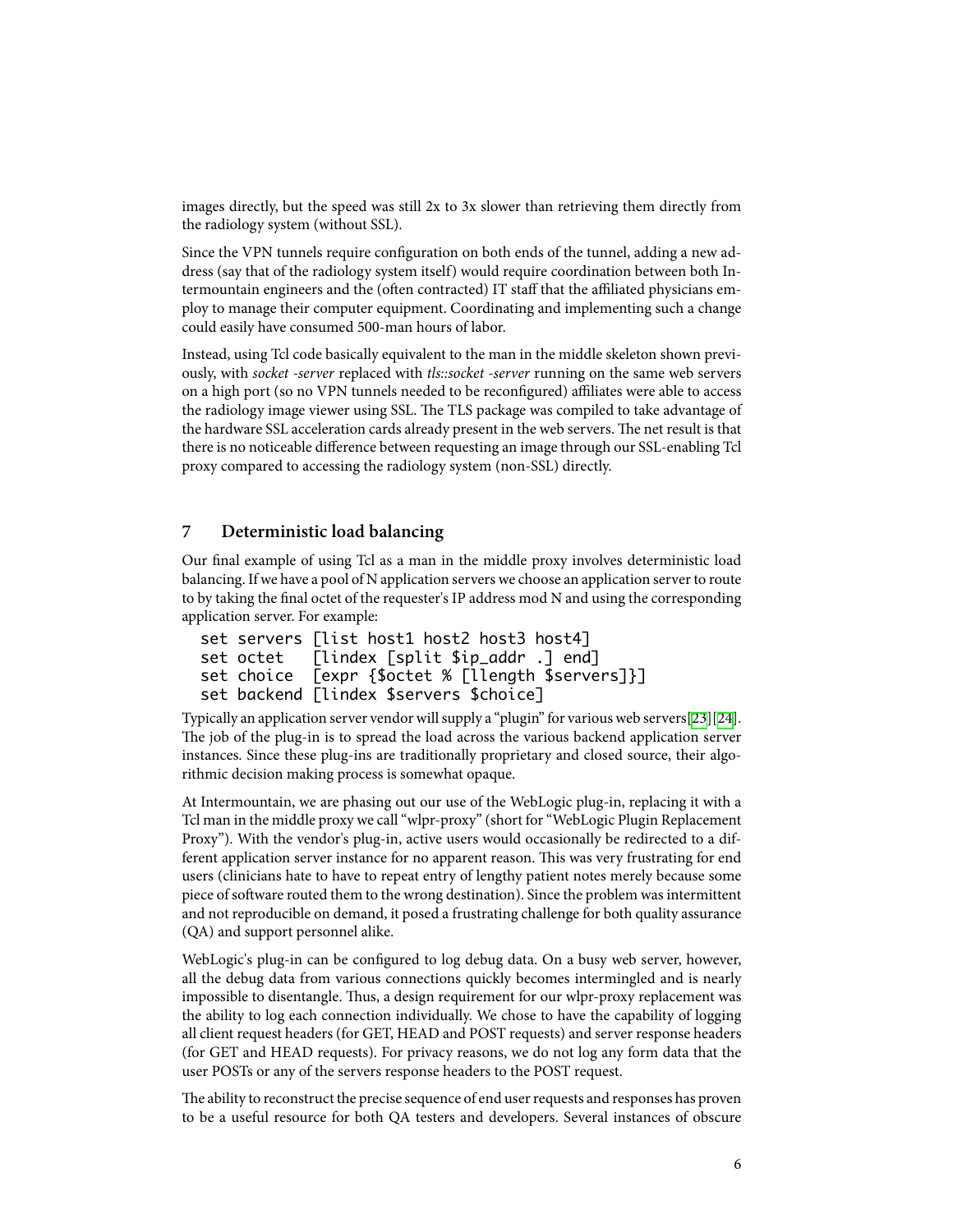corner-case bugs have already been identified via the enhanced logging that wlpr-proxy provides. In the past, because we lacked visibility, some of these bugs would have slipped through testing and into production.

## **8 Two caveat to keep in mind**

When writing line-oriented proxies with Tcl versions prior to 8.5, it helps to keep in mind the potential Denial-of-Service (DoS) condition discussed on the Tcl'ers Wiki by Donald Porter and George Peter Staplin<sup>[[25\]](#page-8-5)</sup>. In non-blocking I/O mode a readable fileevent will trigger when new data is available on a channel even if an entire line is not available.

A malicious user could send excessively long lines (without ever sending a newline) forcing Tcl to eventually exhaust all of its available memory, panic and abend.

With the inclusion of TIP #287[[26](#page-8-6)] in Tcl 8.5, a new subcommand of *chan pending* can be used to introspect how much buffered data is available to be read and enforce applicationspecific limits appropriately. For those interested (and some may not be since this problem is largely theoretical and rarely seen in the wild), prior to Tcl 8.5 several different mitigation techniques are possible:

- 1. Write a small C extension to expose the existing Tcl\_InputBuffered and use that to introspect the amount of unread data
- 2. Set an event some number of seconds into the future using *after* and take some action (i.e., using read instead of gets or aborting the connection) if a complete line has not been read by then
- 3. Rewrite your application to use read instead of gets

The second caveat to keep in mind is that it is worth remembering to call *fblocked*: "The fblocked command returns 1 if the most recent input operation on channelId returned less information than requested because all available input was exhausted[\[27\]](#page-8-7)."

If you are writing a proxy that inspects HTTP requests the end of the client's request headers is signified by a blank line[[28](#page-8-8)]. When gets returns a blank line it could be because the line was blank (end of request headers) or there wasn't a complete line in the buffer. Calling *fblocked* (or in Tcl 8.5 chan blocked) allows the program to distinguish these two cases and avoid a failure to parse subsequent request headers.

For an example showing the use of both *chan blocked* and *chan pending* together, see this[\[29](#page-8-9)] December 2006 thread on the comp.lang.tcl newsgroup.

## **9 Not just IPv4 and TCP**

Although the Tcl core itself only supports TCP IPv4 sockets various extensions exist which provide support for other protocols.

- *•* TclUDP[[30](#page-8-10)] provides UDP sockets and is available for both Windows and Unix systems
- *•* IOCPSOCK[[31](#page-8-11)] is a Windows extension providing faster IPv4 TCP sockets as well as IPv6 TCP and IrDA sockets
- *•* Ceptcl[[32](#page-8-12)] is a Unix-centric extension providing UDP, IPv6 and raw IP sockets
- *•* hping3[\[33](#page-8-13)] is a low-level packet assembler scriptable with Tcl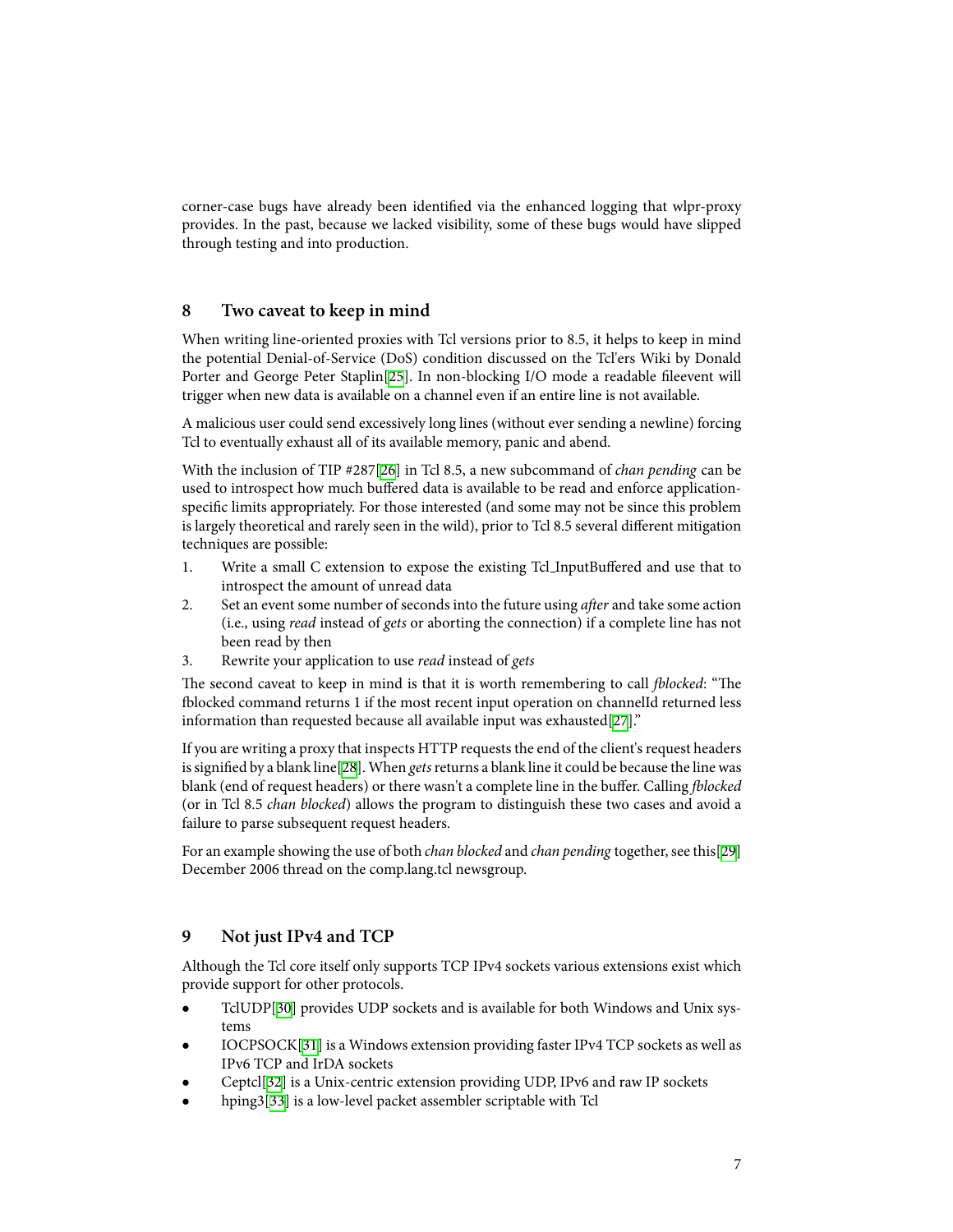#### **10 Conclusion**

We have seen that custom application-specific proxies can be quite easily written in Tcl. These Tcl solutions solve real business problems. Because of Tcl's powerful event-driven I/O model, Tcl solutions tend to be small and fairly easy to reason about.

### **References**

- <span id="page-7-0"></span>[1] Poindexter, Tom, Keith Vetter, and Don Libes. "SockSpy." <[http://sourceforge.net/](http://sourceforge.net/projects/sockspy/) [projects/sockspy/>](http://sourceforge.net/projects/sockspy/)
- <span id="page-7-1"></span>[2] Laird, Cameron. "Sockspy Knows TCP/IP" Sys Admin December 2002. [<http://www.](http://www.samag.com/documents/s=7732/sam0212b/0212b.htm) [samag.com/documents/s=7732/sam0212b/0212b.htm>](http://www.samag.com/documents/s=7732/sam0212b/0212b.htm)
- <span id="page-7-2"></span>[3] About Intermountain: Serving Our Communities. Intermountain Healthcare. <[http:](http://intermountainhealthcare.org/xp/public/about-intermountain/) [//intermountainhealthcare.org/xp/public/about-intermountain/](http://intermountainhealthcare.org/xp/public/about-intermountain/)>
- <span id="page-7-3"></span>[4] Intermountain Healthcare. "Report to the Community 2006." <[http:](http://intermountainhealthcare.org/xp/public/documents/corp/annualreport.pdf) [//intermountainhealthcare.org/xp/public/documents/corp/annualreport.pdf>](http://intermountainhealthcare.org/xp/public/documents/corp/annualreport.pdf)
- <span id="page-7-4"></span>[5] Kozek, Andrea. "GE Healthcare & Intermountain Health Care To Provide Wide-Reaching IT System." 17 February 2005. <[http://www.gehealthcare.com/company/](http://www.gehealthcare.com/company/pressroom/releases/pr_release_10225.html) [pressroom/releases/pr\\_release\\_10225.html>](http://www.gehealthcare.com/company/pressroom/releases/pr_release_10225.html)
- <span id="page-7-5"></span>[6] Cowley, Daron. "GE Healthcare & IHC establish new research center to develop electronic health record technologies." 6 July 2005. [<http://intermountainhealthcare.org/](http://intermountainhealthcare.org/xp/public/about-intermountain/news/article26.xml) [xp/public/about-intermountain/news/article26.xml>](http://intermountainhealthcare.org/xp/public/about-intermountain/news/article26.xml)
- <span id="page-7-6"></span>[7] Intermountain Communications. "Intermountain Healthcare updates logo." 29 November 2005. <[http://intermountainhealthcare.org/xp/public/](http://intermountainhealthcare.org/xp/public/about-intermountain/news/article6.xml) [about-intermountain/news/article6.xml>](http://intermountainhealthcare.org/xp/public/about-intermountain/news/article6.xml)
- <span id="page-7-7"></span>[8] Intermountain Communications. "IHC Health Plans has a new name--SelectHealth." 3 April 2006 <[http://intermountainhealthcare.org/xp/public/about-intermountain/](http://intermountainhealthcare.org/xp/public/about-intermountain/news/article10.xml) [news/article10.xml>](http://intermountainhealthcare.org/xp/public/about-intermountain/news/article10.xml)
- <span id="page-7-8"></span>[9] "Expressroom Lives On..." CMS Watch. 21 July 2003. [<http://www.cmswatch.com/](http://www.cmswatch.com/Trends/224-Expressroom-Lives-On...) [Trends/224-Expressroom-Lives-On...>](http://www.cmswatch.com/Trends/224-Expressroom-Lives-On...)
- <span id="page-7-9"></span>[10] "Module mod\_rewrite URL Rewriting Engine." The Apache Software Foundation. <[http://httpd.apache.org/docs/1.3/mod/mod\\_rewrite.html>](http://httpd.apache.org/docs/1.3/mod/mod_rewrite.html)
- <span id="page-7-10"></span>[11] Davidson, Jim. "Tcl in AOL Digital City: The Architecture of a Multithreaded High-Performance Web Site." 16 February 2000. [<http://www.aolserver.com/docs/intro/](http://www.aolserver.com/docs/intro/tcl2k/html/) [tcl2k/html/](http://www.aolserver.com/docs/intro/tcl2k/html/)>
- <span id="page-7-11"></span>[12] AOLserver Tcl API Reference. <<http://www.aolserver.com/docs/devel/tcl/api/>>
- <span id="page-7-12"></span>[13] Smith, Ryan. "Intermountain Healthcare: Audience-Focused Dynamic Portals." 24 October 2006. <[http://www.vignettevillage.com/Austin/ConferenceSessionDetails.](http://www.vignettevillage.com/Austin/ConferenceSessionDetails.html) [html](http://www.vignettevillage.com/Austin/ConferenceSessionDetails.html)>
- <span id="page-7-13"></span>[14] "Apache module mod\_proxy." The Apache Software Foundation. <[http://httpd.apache.](http://httpd.apache.org/docs/1.3/mod/mod_proxy.html) [org/docs/1.3/mod/mod\\_proxy.html](http://httpd.apache.org/docs/1.3/mod/mod_proxy.html)>
- <span id="page-7-14"></span>[15] Fogie, Seth, Jeremiah Grossman, Robert Hansen, Anton Rager, and Petko D. Petkov. Cross Site Scripting Attacks: XSS Exploits and Defenses. Syngress, 2007.
- <span id="page-7-15"></span>[16] Cleverly, Michael A. "The skeleton of a man in the middle." Weblog Entry. Cleverly Blogged. 12 March 2007. [<http://blog.cleverly.com/permalinks/285.html>](http://blog.cleverly.com/permalinks/285.html)
- <span id="page-7-16"></span>[17] "Symbolic link." Wikipedia: The Free Encyclopedia. 17 August 2007. [<http://en.](http://en.wikipedia.org/wiki/Symbolic_Link) [wikipedia.org/wiki/Symbolic\\_Link>](http://en.wikipedia.org/wiki/Symbolic_Link)
- <span id="page-7-17"></span>[18] Lehenbauer, Karl et al. "TclX." <[http://tclx.sourceforge.net/>](http://tclx.sourceforge.net/)
- <span id="page-7-18"></span>[19] Welch, Brent. "TclHttpd." [<http://tclhttpd.sourceforge.net/>](http://tclhttpd.sourceforge.net/)